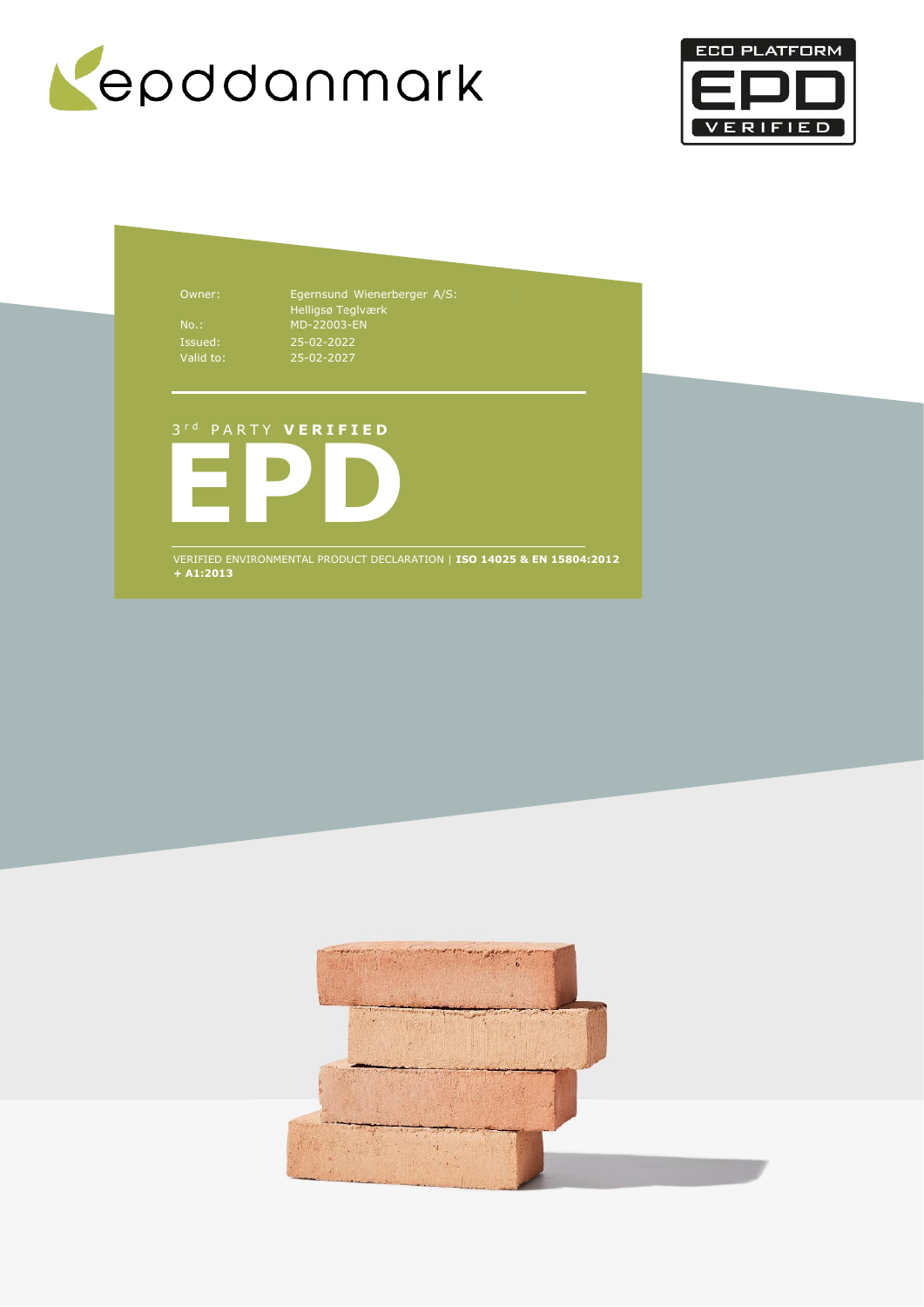

### **Owner of declaration**

Egernsund Wienerberger A/S Rørmosevej 85 DK-3200 Helsinge CVR: 10502306

# **Programme operator**

Danish Technological Institute Gregersensvej 2630 Taastrup

# **Programme**

EPD Danmark Gregersensvej 2630 Taastrup www.epddanmark.dk

#### **Declared product**

1 tonne of rose and grey/brown bricks based on Danish yellow-, and red-firing clay, EW1331, EW2338, EW2344, EW2430 and EW2435. Produced using certified green electricity and either natural gas or certified biogas (bionaturgas).

#### **Production site**

Helligsø Teglværk Helligsøvej 15, 7760 Hurup

#### **Product use**

Bricks are used to build walls, pillars and partitions.

#### **Declared unit**

1 tonne of rose based on Danish yellow- and red-firing clay and produced at Helligsø Teglværk using either natural gas or certified biogas. Certified green electricity is used at production site. Expected average reference service life of 150 years.



**Issued:** 25-02-2022 **Valid to:** 25-02-2027

**Basis of calculation**

This Environmental Product Declaration is developed in accordance with ISO 14025 and EN 15804:2012 + A1:2013.

#### **Comparability**

EPDs of construction products may not be comparable if they do not comply with the requirements in EN 15804:2012 + A1:2013. EPD data may not be comparable if the datasets used are not developed in accordance with EN 15804:2012 + A1:2013 and if the background systems are not based on the same database.

#### **Validity**

This EPD has been verified in accordance with ISO 14025 and is valid for 5 years from the date of issue.

#### **Use**

The intended use of an EPD is to communicate scientifically based environmental information for construction products, for the purpose of assessing the environmental performance of buildings.

#### **EPD type**

☐Cradle-to-gate ☐Cradle-to-gate with options ☒Cradle-to-grave

Tiles & Bricks Europe (2014) PCR for Clay Construction Products – "Guidance document for developing an EPD" serves as the cPCR Independent verification of the declaration and data, according to EN ISO 14025 ☐ internal ☒ external Third party verifier: Vialent Backen *Ninkie Bendtsen*

enser  $\sqrt{a}$ *Martha Katrine Sørensen EPD Danmark*

Life cycle stages and modules (MND = module not declared) Construction Use **End of life** Beyond the system Product process boundary Re-use, recovery processing De-construction Waste processing Re-use, recovery De-construction nd recycling<br>potential Raw material Manufacturing Refurbishment and recycling Manufacturing Refurbishment Raw material Installation Maintenance Replacement Operational Operational<br>water use Operational Replacement energy use Installation Operational demolition Transport Transport Transport Disposal process supply Repair Use Waste  $and r$ A1 | A2 | A3 | A4 | A5 | B1 | B2 | B3 | B4 | B5 | B6 | B7 | C1 | C2 | C3 | C4 | D **X X X X X X X X X X X X X X X X X**



Repodanmark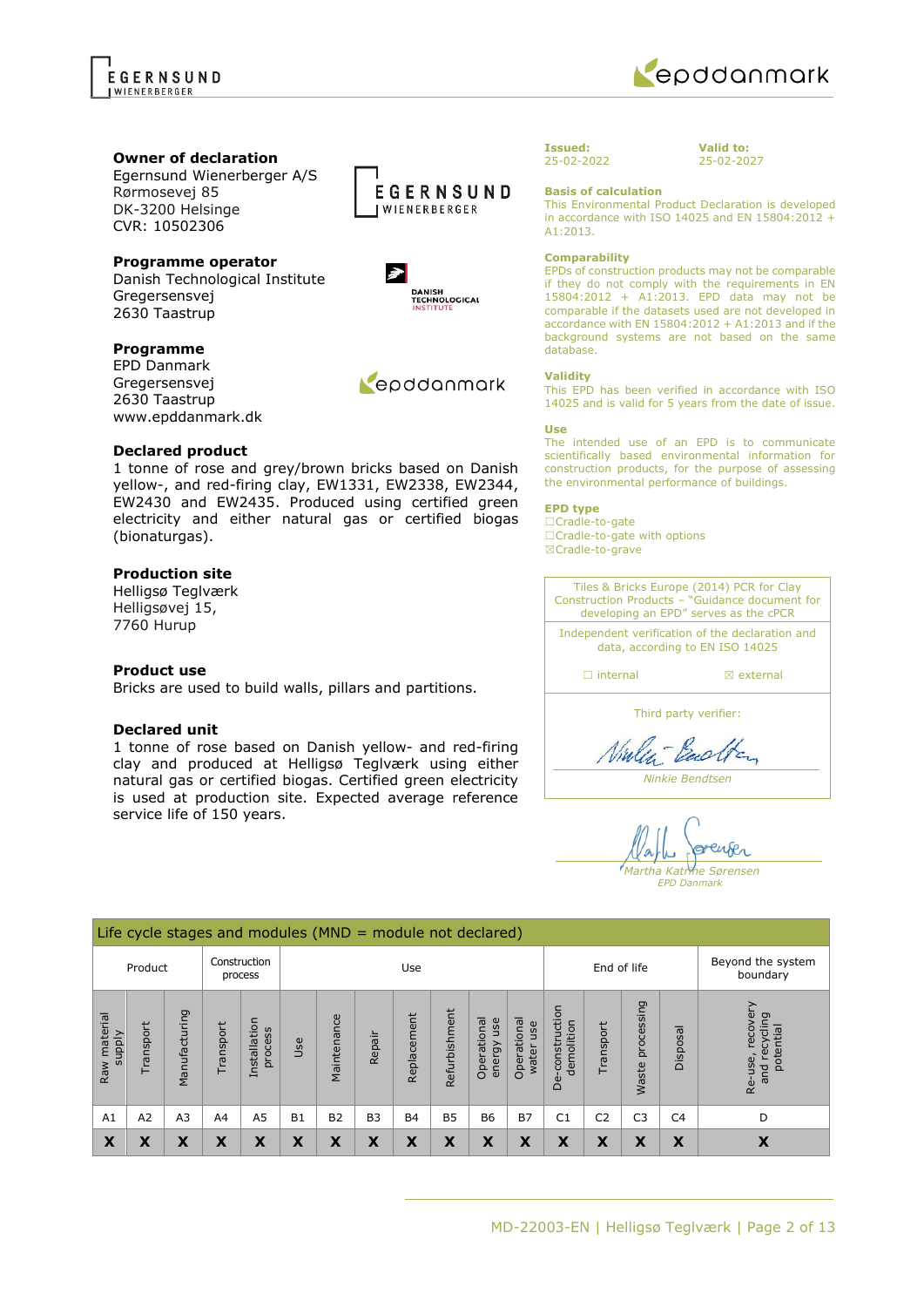



# Product information

**Product description** The product is a rose (rose to grey/brown) brick based on Danish yellow-, and red-firing clay. Produced using green electricity and either natural gas or biogas. The product components and packaging materials are shown in the tables below.

| <b>Material</b>  | Weight-% of declared product |
|------------------|------------------------------|
| Danish red clay  | 14                           |
| Danish blue clay | 45                           |
| Chamotte         | 5,7                          |
| Sand             | 32                           |
| Manganese oxide  | 0,89                         |
| Engobe           | 0,32                         |
| Barium carbonate | 0,13                         |
| Water            | 2,0                          |
| <b>TOTAL</b>     | 100                          |

| Packaging           | Weight-% of packaging |
|---------------------|-----------------------|
| LDPE-film           | 96                    |
| Plastic strap (PET) |                       |
| <b>TOTAL</b>        | 100                   |

**Representativeness** This declaration, including data collection, the modelled foreground system and the results, represents 1 tonne of bricks from the production site located in Hurup Thy, Denmark. Product specific data are based on average values collected from 2020.

> Background data are based on the GaBi database, supplemented with a few datasets from Ecoinvent. Generally, the used background datasets are of high quality and less than or 5 years old. All datasets are less than 10 years old.

**Dangerous substances** Bricks do not contain substances listed in the "Candidate List of Substances of Very High Concern for authorisation" [\(http://echa.europa.eu/candidate-list-table\)](http://echa.europa.eu/candidate-list-table) Absence of these substances are declared by the producer.

**Essential characteristics (CE)** Bricks are covered by the scope of the harmonized standard EN 771- 1:2011+A1:2015. Furthermore, DoP's (Declaration of Performance) exist for each covered brick.

> DoP's can be obtained through Egernsund Wienerberger's website. [\(https://www.egernsund.com/vaerktojer-service/projektberegning-teknisk](https://www.egernsund.com/vaerktojer-service/projektberegning-teknisk-information/dop-ce-deklarationer.html)[information/dop-ce-deklarationer.html\)](https://www.egernsund.com/vaerktojer-service/projektberegning-teknisk-information/dop-ce-deklarationer.html).

For further technical information can be obtained by contacting the manufacturer or on the manufacturers website:

[https://www.egernsund.com](https://www.egernsund.com/)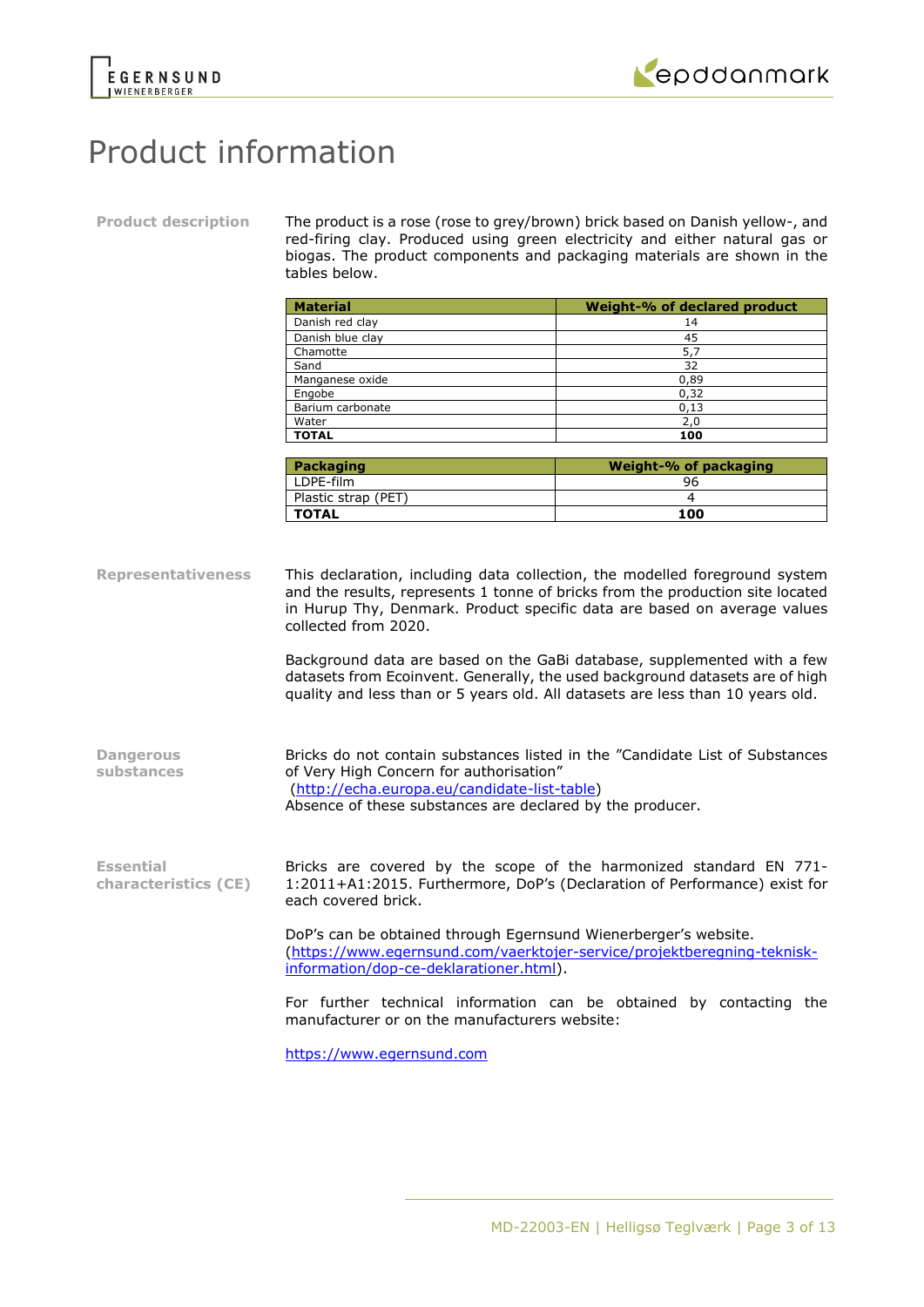



**Reference Service Life (RSL)**

150 years.

RSL is based on the cPCR for clay construction products: "*For clay construction products, the RSL is 150 years. Studies have shown that clay construction products stand out with their high durability and prevail with no maintenance and a life span of 150 years or more*".

**Product illustrations:** The illustrated products below are examples of products covered by this EPD.





EW2338 Savanne EW2344 Lys Etna



EW2430 Bison EW2435 Twilight

Links to product examples:

[https://www.egernsund.com/produkter/mursten/facademursten/ew2344](https://www.egernsund.com/produkter/mursten/facademursten/ew2344-lys-etna.html) [lys-etna.html](https://www.egernsund.com/produkter/mursten/facademursten/ew2344-lys-etna.html) [https://www.egernsund.com/produkter/mursten/facademursten/ew2338](https://www.egernsund.com/produkter/mursten/facademursten/ew2338-savanne.html) [savanne.html](https://www.egernsund.com/produkter/mursten/facademursten/ew2338-savanne.html) [https://www.egernsund.com/produkter/mursten/facademursten/ew2430](https://www.egernsund.com/produkter/mursten/facademursten/ew2430-bison.html) [bison.html](https://www.egernsund.com/produkter/mursten/facademursten/ew2430-bison.html) [https://www.egernsund.com/produkter/mursten/facademursten/ew2435](https://www.egernsund.com/produkter/mursten/facademursten/ew2435-twilight.html) [twilight.html](https://www.egernsund.com/produkter/mursten/facademursten/ew2435-twilight.html)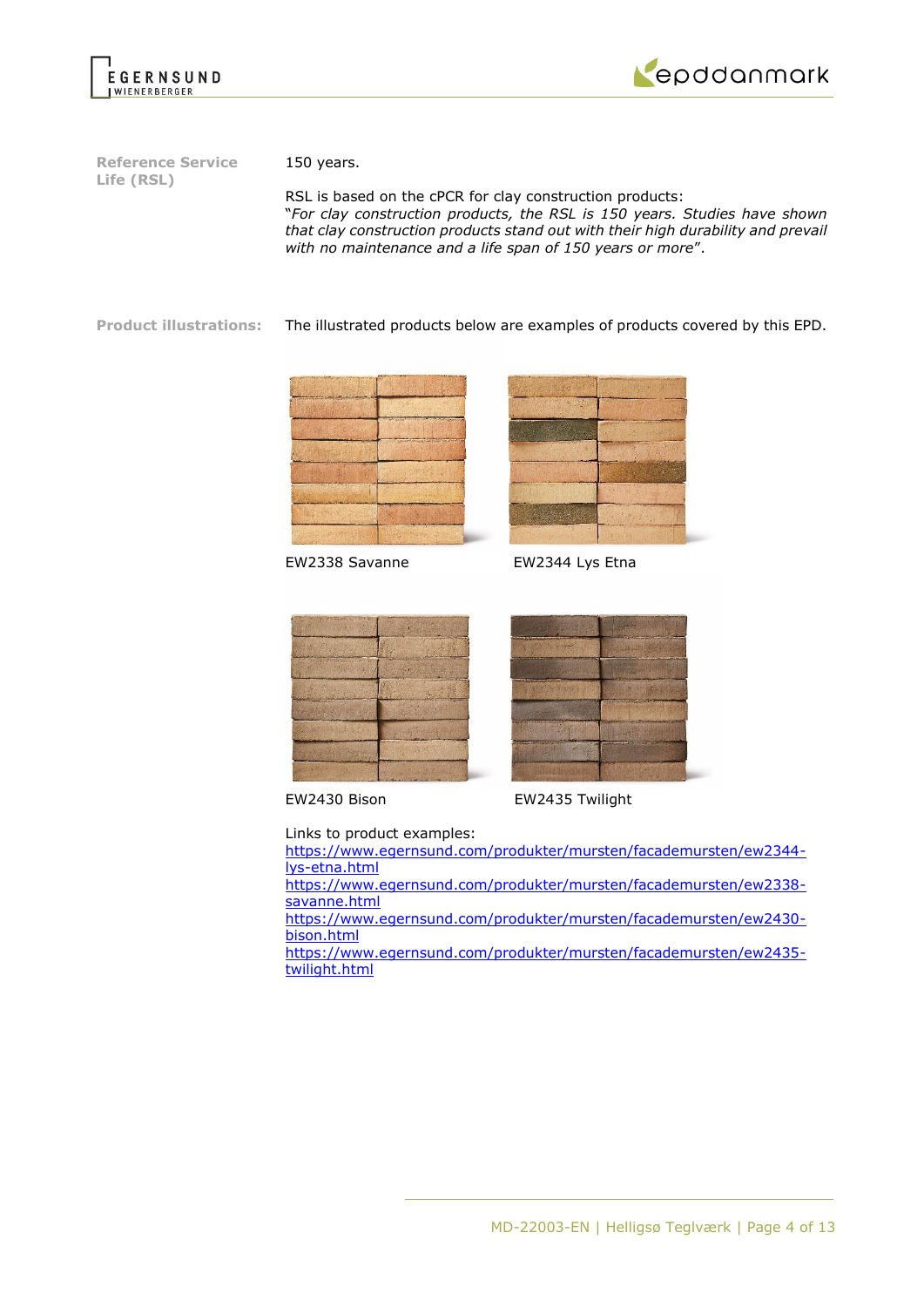



# LCA background

### **Declared unit** The LCI and LCIA results in this EPD relates to 1 tonne of bricks.

| <b>Name</b>                | <b>Value</b> | Unit              |
|----------------------------|--------------|-------------------|
| Declared unit              |              | tonne             |
| Density                    | 1400-1800    | ka/m <sup>3</sup> |
| Conversion factor to 1 kg. | 0.001        | -                 |

PCR This EPD is developed according to the core rules for the product category of construction products in EN 15804:2012 + A1:2013 and the product specific PCR "TBE PCR for clay construction products" (cPCR).

This EPD does not include additional impact categories recommended in the PCR since these have not commonly been include in former danish EPDs on bricks and since these categories are now outdated and new versions included in EN15804+A2.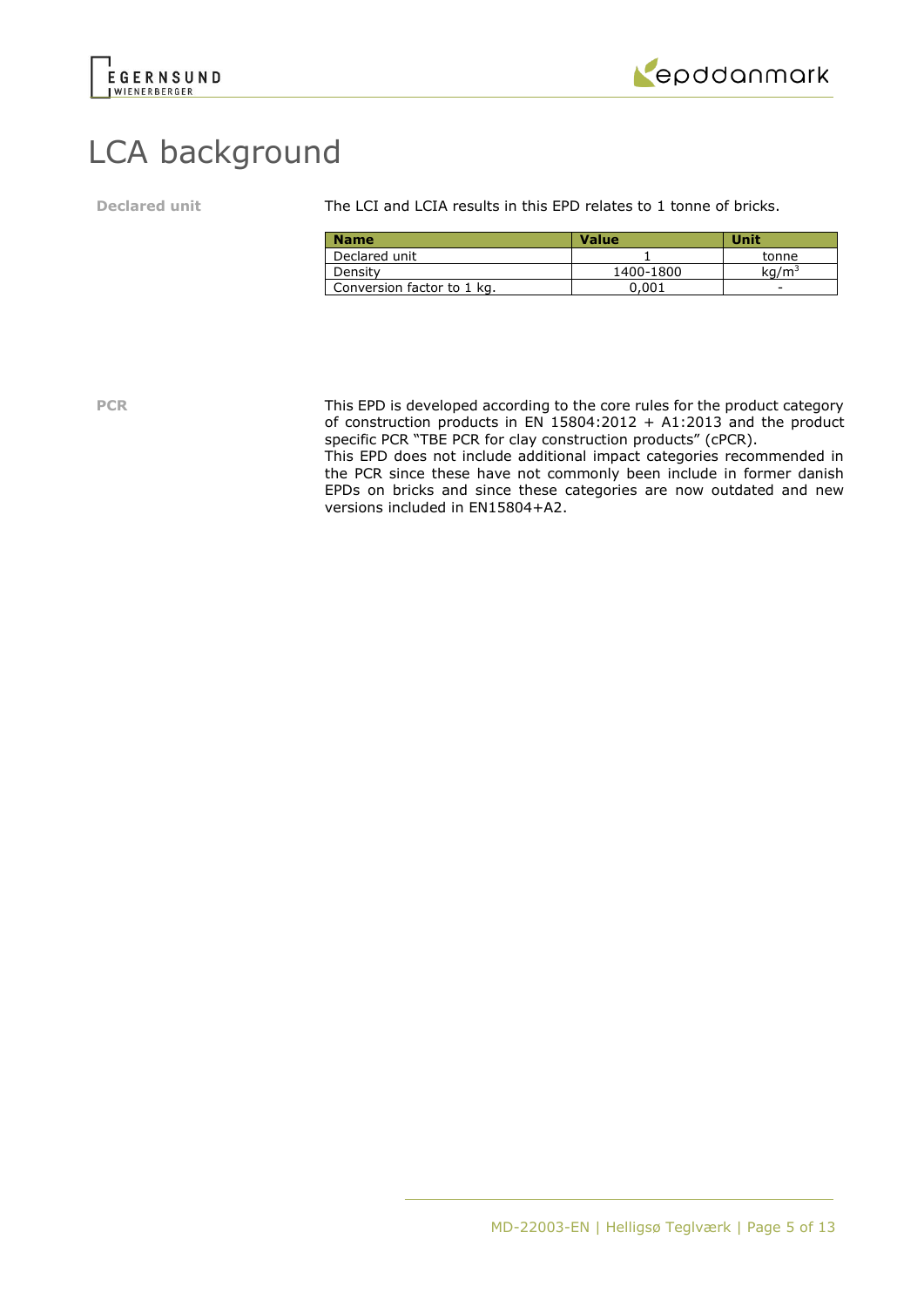



**Flow diagram**



The flow diagram conforms with the requirements in the modular approach and shows the production phase A3 for brick production (Helligsø Teglværk uses "soft stone press" and "extruder" and no "handcut"). The remaining phases are described below and presented in the figure on page 8.

**System boundary** This EPD is based on a cradle-to-grave LCA (module A1-D), in which 100 weight-% has been accounted for. All relevant processes during the life cycle of the product has been accounted for and no life cycle stages has been omitted, in which significant environmental impacts are taking place. The use stage B1-B7 is assessed to be not relevant.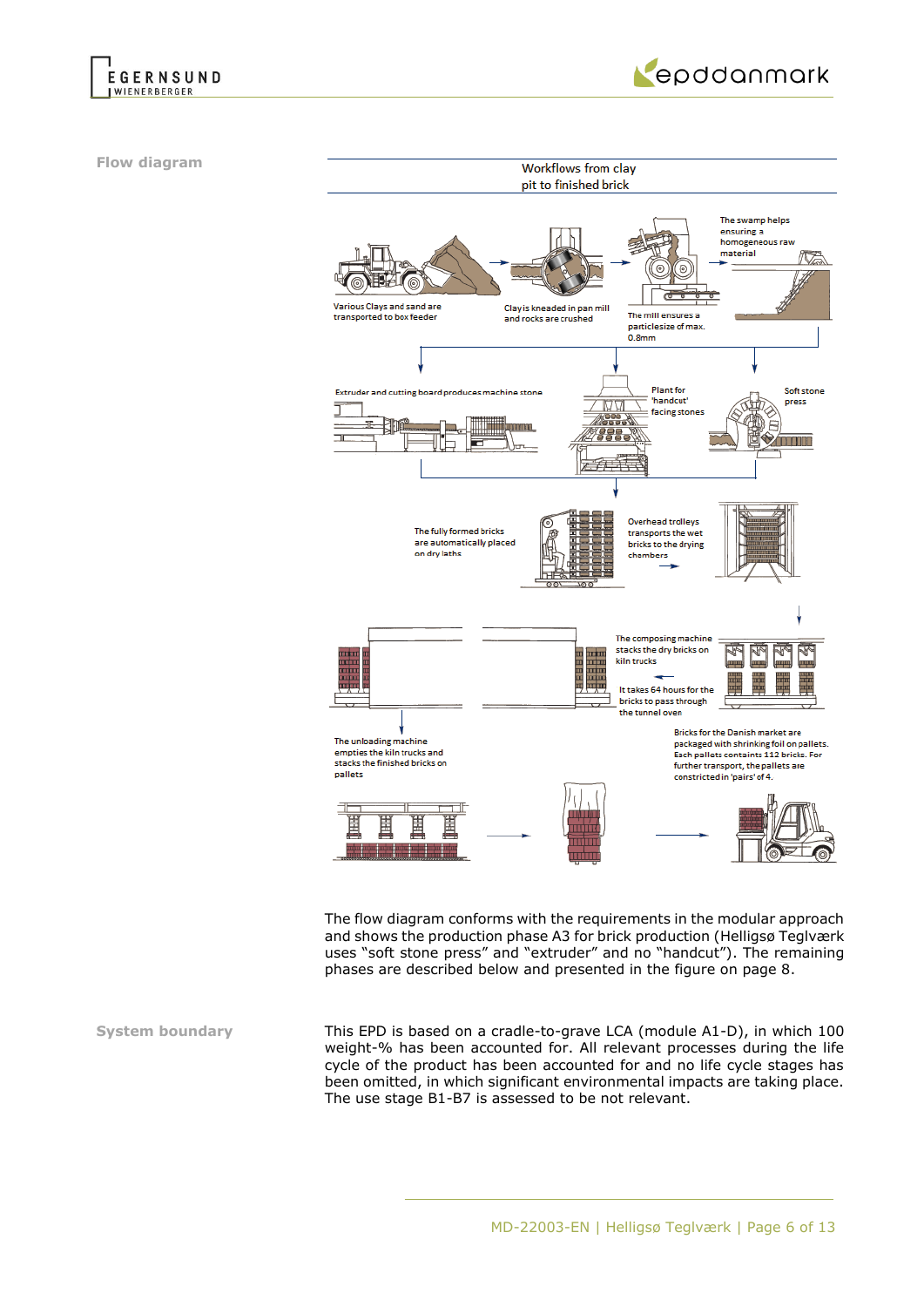

The general rules for the exclusion of inputs and outputs follows the requirements in EN 15804:2012 + A1:2013, 6.3.5, where the total of neglected input flows per module shall be a maximum of 5 % of energy usage and mass and 1 % of energy usage and mass for unit processes.

Key assumptions for the system boundary are described in each life cycle phase.

#### **Product stage (A1-A3) includes**:

- A1 Extraction and processing of raw materials
- A2 Transport to the production site
- A3 Manufacturing processes

The product stage comprises the acquisition of all raw materials, products and energy, transport to the production site, packaging and waste processing up to the "end-of-waste" state or final disposal. The LCA results are declared in aggregated form for the product stage, which means, that the sub-modules A1, A2 and A3 are declared as one module A1-A3.

The bricks are packed on wooden pallets which are part of a return system. The impacts from the pallets are deemed to be less than 1 ‰ and they are therefore excluded.

#### **Construction process stage (A4-A5) includes:**

The construction process stage includes:

- A4 transport to the building site
- A5 installation into the building

This includes the provision of all materials, products and energy, as well as waste processing up to the end-of-waste state or disposal of final residues during the construction process stage. The use of mortar is excluded according to the cPCR. These information modules also include all impacts and aspects related to any losses during this construction process stage. The loss of bricks is set equal to 3% in mass according to the cPCR. The lost bricks are landfilled, and the packaging is incinerated with energy recovery and the credit is declared in module D.

#### **Use stage (B1-B7) includes:**

The use stage, related to the building fabric includes:

- B1 use or application of the installed product
- B2 maintenance
- B3 repair
- B4 replacement
- B5 refurbishment

The use stage related to the operation of the building includes:

- B6 operational energy use
- B7 operational water use

These information modules include provision and transport of all materials, products, as well as energy and water provisions, waste processing up to the end-of-waste state or disposal of final residues during this part of the use stage.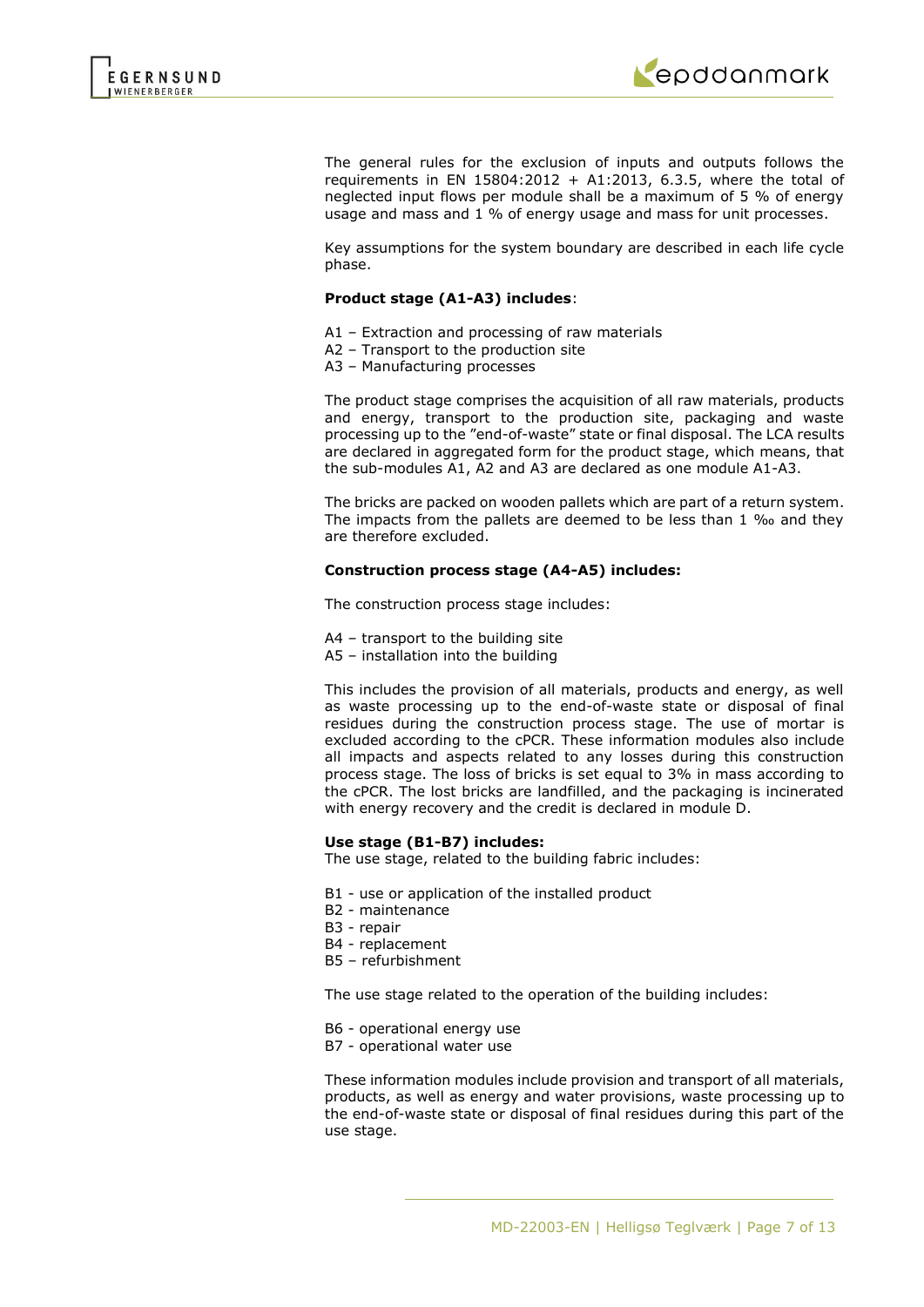

According to the cPCR these modules do in general not generate relevant environmental impacts and therefore has a value of zero.

# **End-of-life stage (C1-C4 + D)**

The end-of-life stage includes:

- C1 de-construction, demolition
- C2 transport to waste processing
- C3 waste processing for reuse, recovery and/or recycling
- C4 disposal

C1 can be ignored according to the cPCR, whereas the rest of the modules are included using national scenarios. In C4 1% of the bricks are landfilled.

Module D includes the reuse, recovery and/or recycling potentials, expressed as net impacts and benefits. These included the energy produced in A5 (incineration of packaging) and substitution of gravel from the recycling of crushed bricks.



**Cut-off criteria** The general rules for cut-offs of inputs and outputs in the EPD follows the rules in EN 15804:2012 + A1:2013 chapter 6.3.5. The maximum cut-off of input flows for a module is 5% for energy use and mass, while it is maximum 1% for unit processes.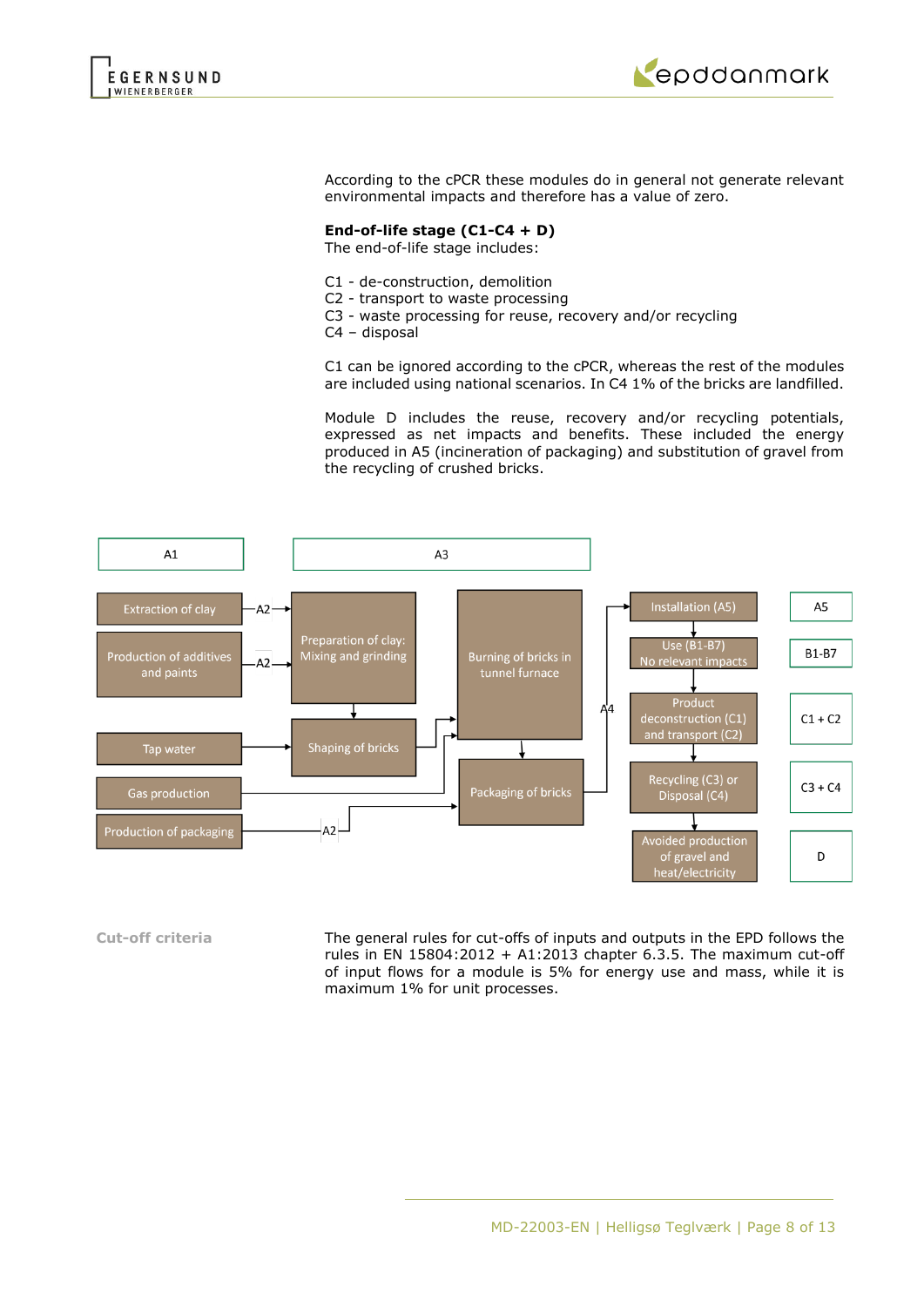

# LCA results

|                  | <b>ENVIRONMENTAL IMPACTS PER TONNE</b>                                                                                                                                                                                                                                                                                 |                          |                     |                |                |              |                |                |                |             |
|------------------|------------------------------------------------------------------------------------------------------------------------------------------------------------------------------------------------------------------------------------------------------------------------------------------------------------------------|--------------------------|---------------------|----------------|----------------|--------------|----------------|----------------|----------------|-------------|
| <b>Parameter</b> | Unit                                                                                                                                                                                                                                                                                                                   | $A1-A3$<br>(Natural gas) | $A1-A3$<br>(Biogas) | A <sub>4</sub> | A <sub>5</sub> | <b>B1-C1</b> | C <sub>2</sub> | C <sub>3</sub> | C <sub>4</sub> | D           |
| <b>GWP</b>       | [ $kg CO2$ -eq.]                                                                                                                                                                                                                                                                                                       | $2,14E+02$               | $1,23E+02$          | $3,23E+00$     | $2,52E+00$     | $0.00E + 00$ | $2,46E+00$     | 7,03E-01       | 1,39E-01       | $-2,64E+00$ |
| <b>ODP</b>       | [kg CFC11-eq.]                                                                                                                                                                                                                                                                                                         | 2,47E-06                 | 2,47E-06            | 5,63E-16       | 2,58E-15       | $0,00E+00$   | 4,28E-16       | 1,23E-16       | 7,59E-16       | $-3,75E-14$ |
| AP               | [ $kg SO2-eq.$ ]                                                                                                                                                                                                                                                                                                       | 6,25E-01                 | $1,14E+00$          | 2,36E-03       | 3,51E-03       | $0.00E + 00$ | 1,79E-03       | 2,11E-03       | 8,31E-04       | $-1,07E-02$ |
| EP               | [kg $PO43$ -eg.]                                                                                                                                                                                                                                                                                                       | 1,52E-01                 | 3,47E-01            | 4,70E-04       | 5,19E-04       | $0.00E + 00$ | 3,57E-04       | 4,92E-04       | 9,42E-05       | $-2,12E-03$ |
| <b>POCP</b>      | [kg ethene-eq.]                                                                                                                                                                                                                                                                                                        | 3,37E-02                 | 5,31E-02            | -3,76E-05      | $-7,64E-05$    | $0,00E+00$   | $-2,86E-05$    | 2,18E-04       | 6,38E-05       | $-1,02E-03$ |
| ADPE             | [kg Sb-eg.]                                                                                                                                                                                                                                                                                                            | 3,13E-04                 | 4,75E-04            | 2,52E-07       | $6.92E-08$     | $0.00E + 00$ | 1,91E-07       | 5,52E-08       | 1,40E-08       | $-5,03E-07$ |
| <b>ADPF</b>      | [MJ]                                                                                                                                                                                                                                                                                                                   | $2,77E+03$               | 8,00E+02            | $4.37E + 01$   | $1,02E+01$     | $0.00E + 00$ | $3,32E+01$     | $9,58E+00$     | 1,89E+00       | $-3,47E+01$ |
| Caption          | GWP = Global warming potential; ODP = Ozone depletion potential; AP = Acidification potential of soil and water; EP = Eutrophication potential; POCP = Photochemical ozone creation potential; ADPE = Abiotic<br>depletion potential for non fossil resources; ADPF = Abiotic depletion potential for fossil resources |                          |                     |                |                |              |                |                |                |             |

|                  | <b>RESOURCE USE PER TONNE</b>                                                                                                                                                                                                                                                                                                                                                                                                                                                                                                                                                                                                                                        |                            |                     |                |                |              |                |                |                |              |
|------------------|----------------------------------------------------------------------------------------------------------------------------------------------------------------------------------------------------------------------------------------------------------------------------------------------------------------------------------------------------------------------------------------------------------------------------------------------------------------------------------------------------------------------------------------------------------------------------------------------------------------------------------------------------------------------|----------------------------|---------------------|----------------|----------------|--------------|----------------|----------------|----------------|--------------|
| <b>Parameter</b> | <b>Unit</b>                                                                                                                                                                                                                                                                                                                                                                                                                                                                                                                                                                                                                                                          | $A1 - A3$<br>(Natural gas) | $A1-A3$<br>(Biogas) | A <sub>4</sub> | A <sub>5</sub> | <b>B1-C1</b> | C <sub>2</sub> | C <sub>3</sub> | C <sub>4</sub> | D            |
| PERE             | [MJ]                                                                                                                                                                                                                                                                                                                                                                                                                                                                                                                                                                                                                                                                 | $6,88E+02$                 | $6,96E+03$          | $2,45E+00$     | 1,09E+00       | $0,00E+00$   | 1,87E+00       | 5,38E-01       | 2,62E-01       | $-1,42E+01$  |
| <b>PERM</b>      | [MJ]                                                                                                                                                                                                                                                                                                                                                                                                                                                                                                                                                                                                                                                                 | $0,00E+00$                 | $0,00E+00$          | $0,00E+00$     | $0,00E + 00$   | $0,00E+00$   | $0,00E + 00$   | $0,00E+00$     | $0,00E+00$     | $0,00E+00$   |
| <b>PERT</b>      | [MJ]                                                                                                                                                                                                                                                                                                                                                                                                                                                                                                                                                                                                                                                                 | 6,88E+02                   | $6,96E+03$          | $2,45E+00$     | 1,09E+00       | $0,00E+00$   | 1,87E+00       | 5,38E-01       | 2,62E-01       | $-1,42E+01$  |
| <b>PENRE</b>     | [MJ]                                                                                                                                                                                                                                                                                                                                                                                                                                                                                                                                                                                                                                                                 | 2,89E+03                   | $9,46E+02$          | 4,40E+01       | $1,04E + 01$   | $0,00E+00$   | $3,35E+01$     | $9,65E+00$     | $1,95E+00$     | $-4,06E+01$  |
| PENRM            | [MJ]                                                                                                                                                                                                                                                                                                                                                                                                                                                                                                                                                                                                                                                                 | 2,41E+01                   | $2,41E+01$          | $0,00E+00$     | $0,00E + 00$   | $0,00E+00$   | $0,00E+00$     | $0,00E+00$     | $0,00E + 00$   | $0,00E + 00$ |
| <b>PENRT</b>     | [MJ]                                                                                                                                                                                                                                                                                                                                                                                                                                                                                                                                                                                                                                                                 | 2,91E+03                   | $9,70E+02$          | 4,40E+01       | $1,04E + 01$   | $0,00E+00$   | $3,35E+01$     | $9,65E+00$     | $1,95E+00$     | $-4,06E+01$  |
| <b>SM</b>        | [kg]                                                                                                                                                                                                                                                                                                                                                                                                                                                                                                                                                                                                                                                                 | 6,39E+01                   | $6,39E+01$          | $0,00E+00$     | $0,00E + 00$   | $0,00E+00$   | $0,00E + 00$   | $0,00E+00$     | $0,00E + 00$   | $0,00E+00$   |
| <b>RSF</b>       | [MJ]                                                                                                                                                                                                                                                                                                                                                                                                                                                                                                                                                                                                                                                                 | 3,17E+02                   | $1,24E+03$          | $0,00E+00$     | $0,00E+00$     | $0,00E+00$   | $0,00E+00$     | $0,00E+00$     | $0,00E + 00$   | $0,00E + 00$ |
| <b>NRSF</b>      | [MJ]                                                                                                                                                                                                                                                                                                                                                                                                                                                                                                                                                                                                                                                                 | $0,00E+00$                 | $0,00E+00$          | $0,00E+00$     | $0,00E + 00$   | $0,00E+00$   | $0,00E + 00$   | $0,00E+00$     | $0,00E + 00$   | $0,00E + 00$ |
| <b>FW</b>        | $\mathsf{[m^3]}$                                                                                                                                                                                                                                                                                                                                                                                                                                                                                                                                                                                                                                                     | 7,47E-01                   | $2,07E+00$          | 2,81E-03       | 5,60E-03       | $0,00E+00$   | 2,14E-03       | 6,15E-04       | 4,80E-04       | $-1,11E-02$  |
| Caption          | PERE = Use of renewable primary energy excluding renewable primary energy resources used as raw materials; PERM = Use of renewable primary energy resources used as raw materials; PERT =<br>Total use of renewable primary energy resources; PENRE = Use of non renewable primary energy excluding non renewable primary energy resources used as raw materials; PENRM = Use of non<br>renewable primary energy resources used as raw materials; PENRT = Total use of non renewable primary energy resources; SM = Use of secondary material; RSF = Use of renewable secondary<br>fuels; NRSF = Use of non renewable secondary fuels; $FW = Use$ of net fresh water |                            |                     |                |                |              |                |                |                |              |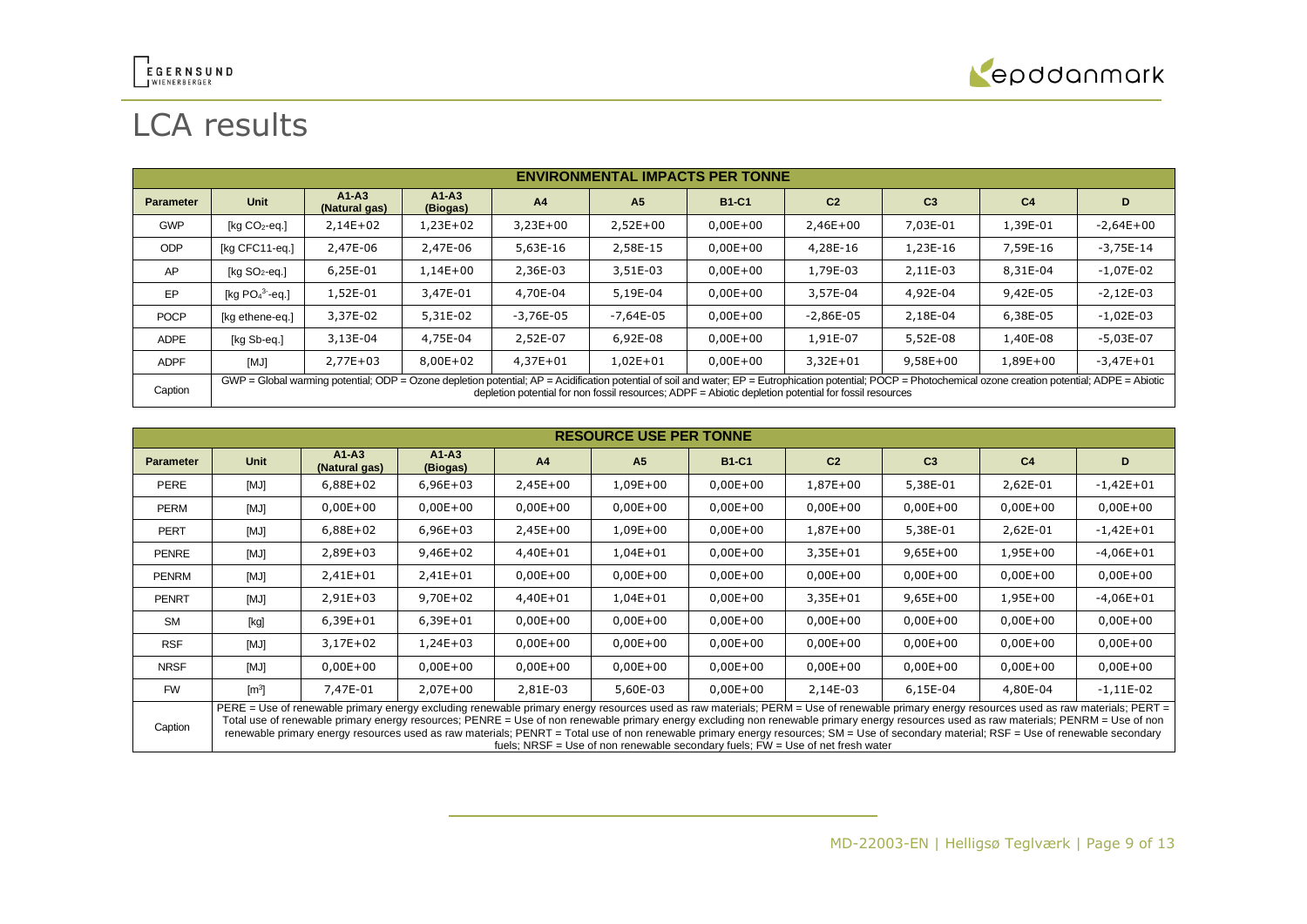

|                  | <b>WASTE CATEGORIES AND OUTPUT FLOWS PER TONNE</b>                                                                                                                                                                                                                              |                          |                     |                |                |              |                |                |                |              |
|------------------|---------------------------------------------------------------------------------------------------------------------------------------------------------------------------------------------------------------------------------------------------------------------------------|--------------------------|---------------------|----------------|----------------|--------------|----------------|----------------|----------------|--------------|
| <b>Parameter</b> | <b>Unit</b>                                                                                                                                                                                                                                                                     | $A1-A3$<br>(Natural gas) | $A1-A3$<br>(Biogas) | A <sub>4</sub> | A <sub>5</sub> | <b>B1-C1</b> | C <sub>2</sub> | C <sub>3</sub> | C <sub>4</sub> | D            |
| <b>HWD</b>       | [kg]                                                                                                                                                                                                                                                                            | 3,07E-07                 | 4,58E-06            | 2,22E-09       | 8,88E-10       | $0,00E+00$   | 1,69E-09       | 4,86E-10       | 2,07E-10       | $-1,16E-08$  |
| <b>NHWD</b>      | [kg]                                                                                                                                                                                                                                                                            | 1,52E+01                 | $1,97E + 01$        | 6,54E-03       | $3,00E + 01$   | $0,00E+00$   | 4,97E-03       | 1,43E-03       | $9,71E+00$     | $-4,00E+01$  |
| RWD              | [kg]                                                                                                                                                                                                                                                                            | 2,32E-03                 | 9,98E-03            | 5,32E-05       | 8,05E-05       | $0,00E+00$   | 4,05E-05       | 1,17E-05       | 2,04E-05       | $-2,28E-03$  |
|                  |                                                                                                                                                                                                                                                                                 |                          |                     |                |                |              |                |                |                |              |
| CRU              | [kg]                                                                                                                                                                                                                                                                            | $0.00E + 00$             | $0.00E + 00$        | $0.00E + 00$   | $0,00E+00$     | $0.00E + 00$ | $0,00E+00$     | $0.00E + 00$   | $0.00E + 00$   | $0,00E + 00$ |
| <b>MFR</b>       | [kg]                                                                                                                                                                                                                                                                            | 2,78E+01                 | 2,78E+01            | $0,00E+00$     | $0,00E+00$     | $0,00E+00$   | $0,00E+00$     | $9,60E+02$     | $0,00E+00$     | $0,00E+00$   |
| <b>MER</b>       | [kg]                                                                                                                                                                                                                                                                            | $0,00E+00$               | $0,00E + 00$        | $0,00E+00$     | $0,00E+00$     | $0,00E+00$   | $0,00E+00$     | $0,00E+00$     | $0,00E+00$     | $0,00E+00$   |
| EEE              | [MJ]                                                                                                                                                                                                                                                                            | $0,00E+00$               | $0,00E + 00$        | $0,00E+00$     | $3,80E+00$     | $0,00E+00$   | $0,00E+00$     | $0.00E + 00$   | $0,00E+00$     | $0,00E + 00$ |
| <b>EET</b>       | [MJ]                                                                                                                                                                                                                                                                            | $0,00E+00$               | $0,00E + 00$        | $0,00E+00$     | $6,80E+00$     | $0,00E+00$   | $0,00E+00$     | $0,00E+00$     | $0,00E+00$     | $0,00E + 00$ |
| Caption          | HWD = Hazardous waste disposed; NHWD = Non hazardous waste disposed; RWD = Radioactive waste disposed; CRU = Components for re-use; MFR = Materials for recycling; MER = Materials for<br>energy recovery; $EEE = Exported electrical energy$ ; $EET = Exported thermal energy$ |                          |                     |                |                |              |                |                |                |              |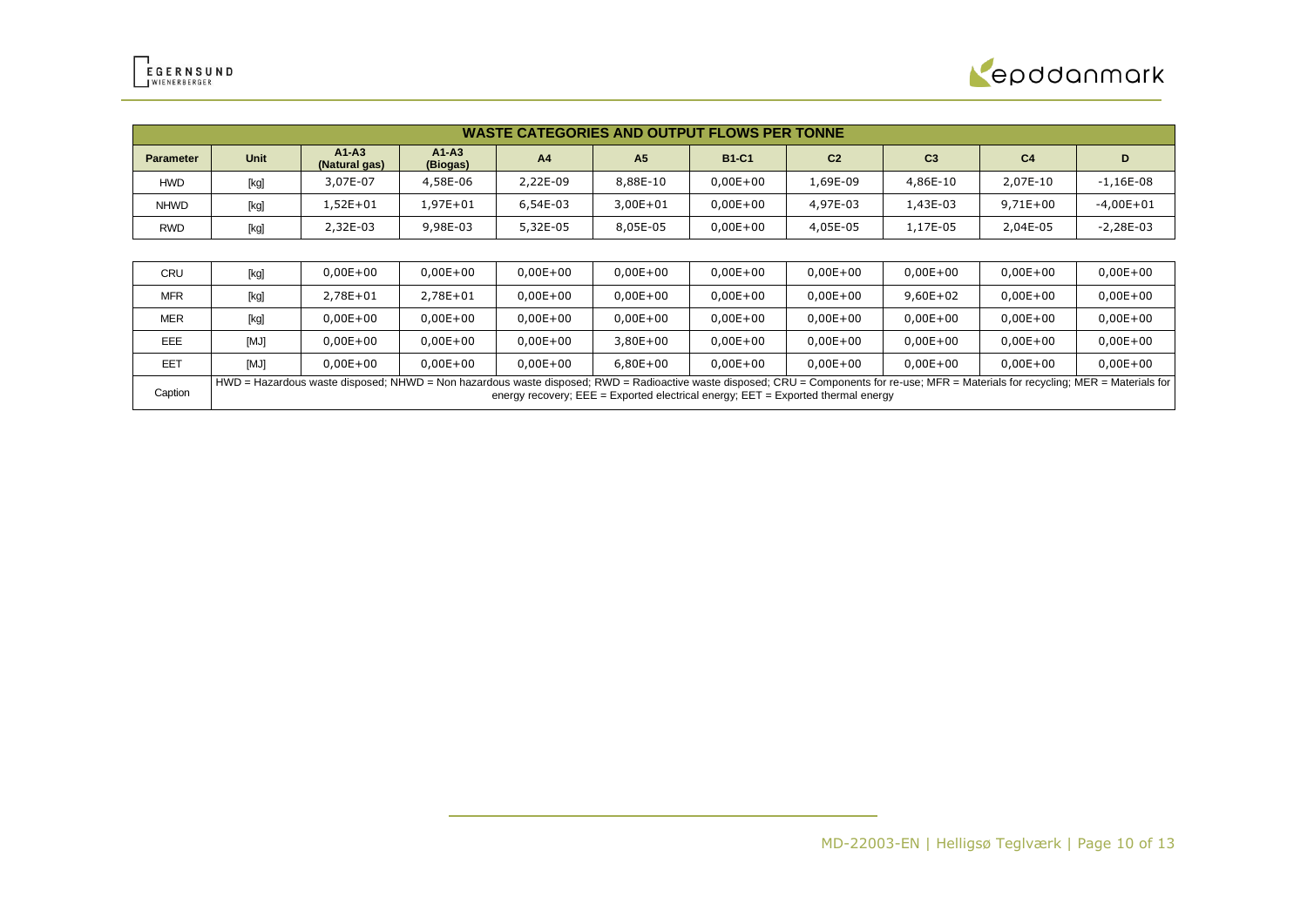# Additional information

**Technical information on scenarios**

#### **Transport to the building site (A4)**

| Parameter                                   | Value                                                          | Unit              |
|---------------------------------------------|----------------------------------------------------------------|-------------------|
| Fuel type and consumption                   | Diesel (0,018 L/tkm)                                           |                   |
| Truck type                                  | Euro 6 more than 32t gross<br>weight / 24,7 t payload capacity |                   |
| Transport distance                          | 50                                                             | km                |
| Capacity utilisation (including empty runs) | 61                                                             | $\%$              |
| Gross density of transported product        | 1400-1800                                                      | kg/m <sup>3</sup> |
| Capacity utilisation, volume factor         |                                                                |                   |

#### **Installation of the product in the building (A5)**

| Parameter                               | Value | Unit |
|-----------------------------------------|-------|------|
| Waste material (bricks)                 | 30    | ĸq   |
| Waste material (packaging)              | 0.57  | ĸq   |
| Direct emissions to air, soil and waste |       | ĸq   |

#### **Use (B1-B7)**

| -----        |      |
|--------------|------|
| Parameter    | Jnit |
| Not relevant |      |

#### **Reference service life**

| Reference service Life                                                      | 150 years                                                                             |
|-----------------------------------------------------------------------------|---------------------------------------------------------------------------------------|
| Declaration of performance (at<br>gate) etc.                                | DoP                                                                                   |
| Instructions of use                                                         | DoP                                                                                   |
| Assumed quality of installation<br>work according to producer<br>quidelines | www.mur-tag.dk/udfoerelse/murerhaandbogen-2020/                                       |
| Outdoor environment -<br>weather, wind, pollution, UV<br>etc.               | https://www.egernsund.com/produkter/mursten/teknisk-<br>information.html              |
| Indoor environment –<br>temperature, moisture etc.                          | https://sbi.dk/Assets/Muret-byggeri-og-indeklima 1/Muret-<br>byggeri-og-indeklima.pdf |
| Use conditions - mechanical<br>tear, use frequency etc.                     | https://www.egernsund.com/produkter/mursten/teknisk-<br>information.html              |
| Maintenance (frequency, type,<br>quality, replacements etc.)                | Construction Clay Products, TBE 2014                                                  |

### **End of life (C1-C4)**

| Parameter                    | Value | <b>Unit</b> |
|------------------------------|-------|-------------|
| Separated construction waste | 970   | kg          |
| Mixed construction waste     |       | kq          |
| For reuse                    |       | kg          |
| For recycling                | 960,3 | kq          |
| For energy recovery          |       | kg          |
| For landfilling              | 9.    |             |

### **Reuse, recovery and/or recycling potential (D)**

| Parameter      | Value | Unit |
|----------------|-------|------|
| PE             | 0,55  | kq   |
| PET            | 0,02  | ĸq   |
| Crushed bricks | 960,3 | kg   |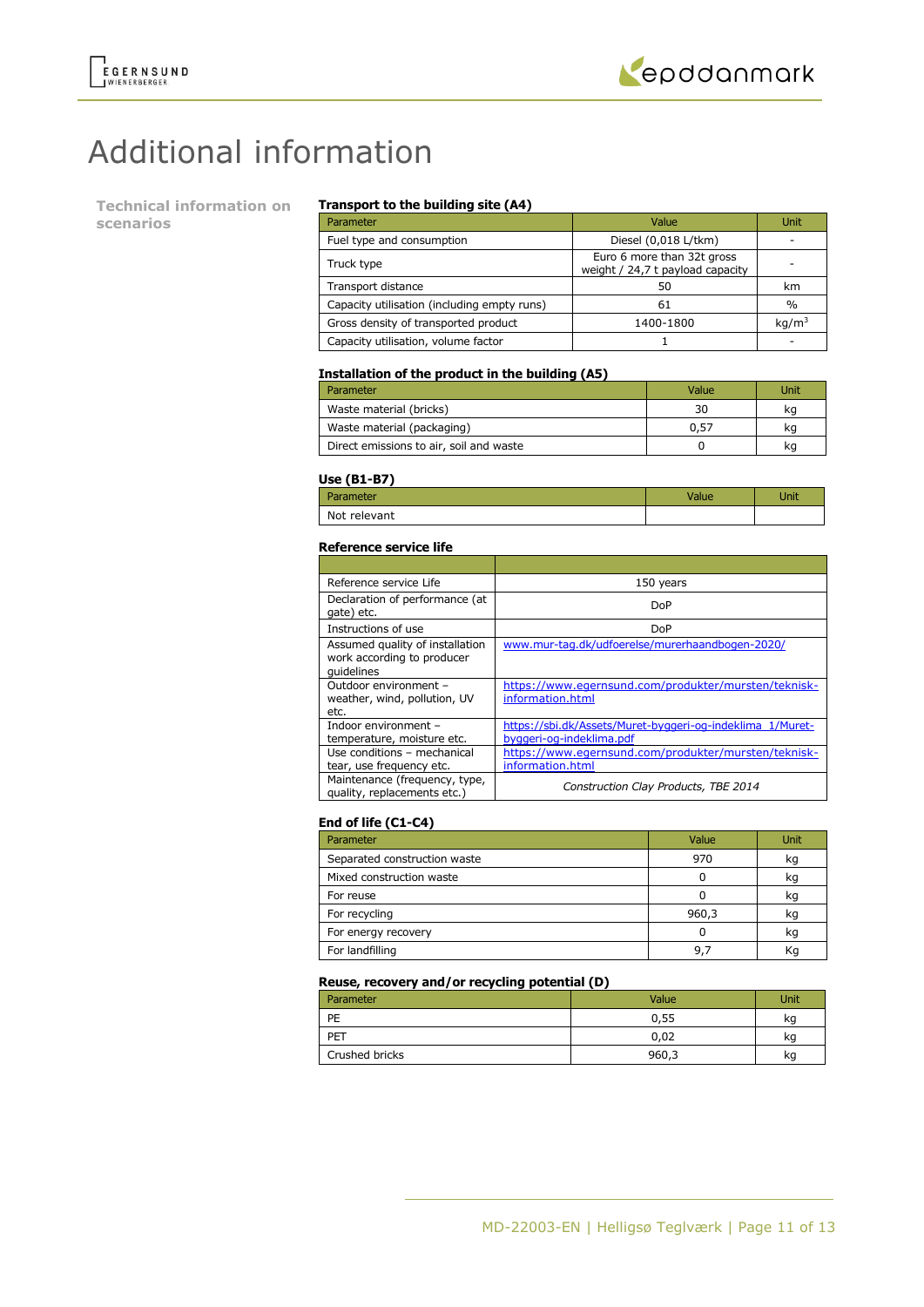

**Indoor air** *The EPD does not give information on release of dangerous substances to indoor air because the horizontal standards on measurement of release of regulated dangerous substances from construction products*  using harmonised test methods according to the provisions of the *respective technical committees for European product standards are not available.*

**Soil and water** *The EPD does not give information on release of dangerous substances to soil and water because the horizontal standards on measurement of release of regulated dangerous substances from construction products using harmonised test methods according to the provisions of the respective technical committees for European product standards are not available.*